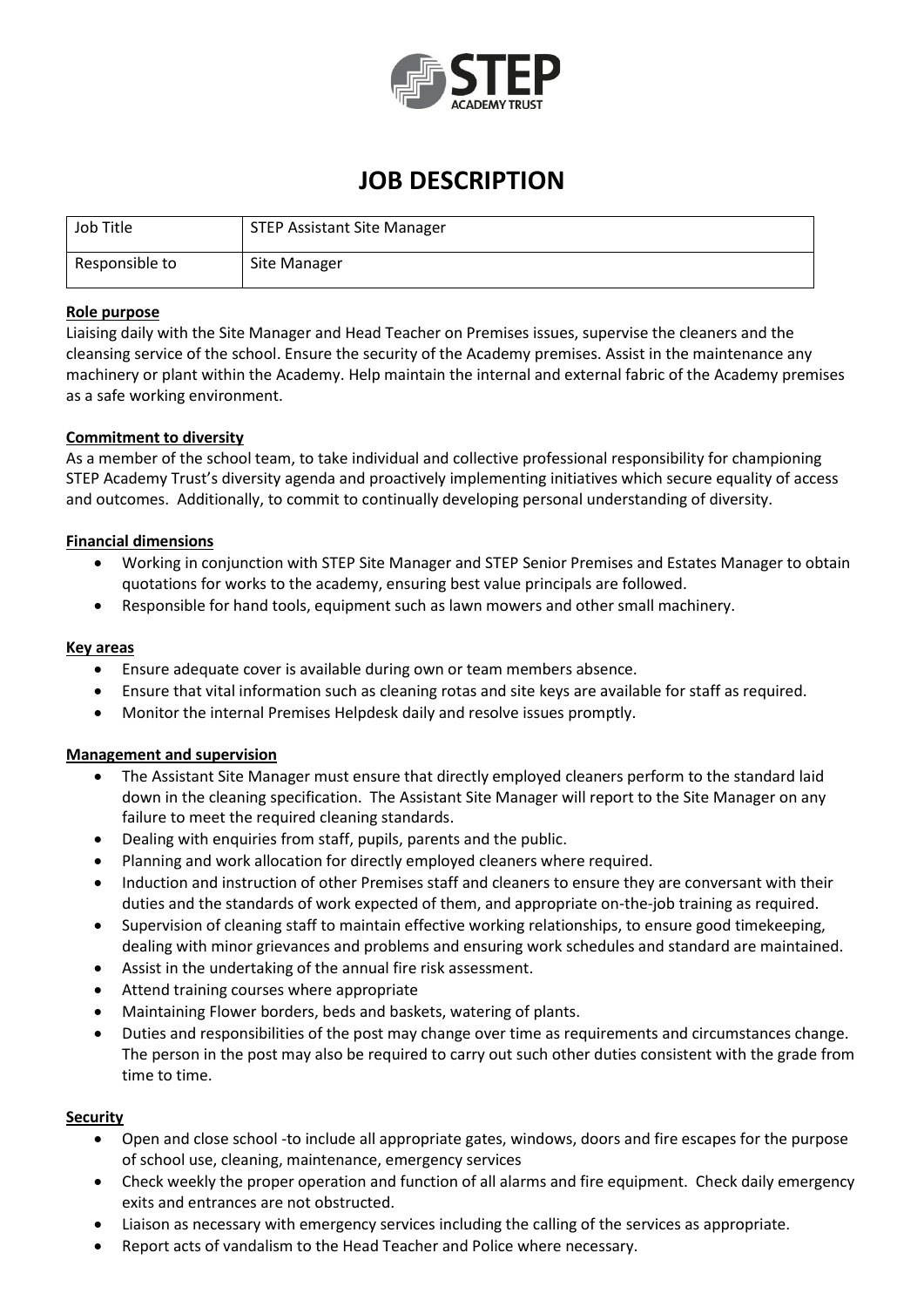- Internal mail courier duties as required by the Head Teacher.
- General site supervision, including prevention of trespass, ensuring that unauthorised parking does not occur, and in, conjunction with the Head Teacher, ensuring the safe use of the school site at all times.

## **Heating**

- Check and control system function, including frost precaution procedures.
- Maintain stock levels as required including ordering and receipt of supplies.
- Vent heating system as required.
- Oil and grease pumps, clean all external parts of system including tops of burners as required, with due regard to safety requirements including isolation of plant as required.
- Report all defects to the appropriate maintenance contractor.
- Change filters as appropriate.

## **Energy conservation**

- In conjunction with the Site Manager, implement all agreed policies.
- Reading, recording and reporting all meter readings as required by the Senior Premises and Estates Manager and or Energy Conservation Officer.
- Liaison with the Energy Conservation Officer.
- Implement recommendations authorised by Head teacher

## **Emergencies**

- Cleaning sickness, etc and spillages as required.
- Ensure all bursts, leaks, flooding, fires and breakages are dealt with promptly and safely as appropriate.
- Ensure all electrical and gas emergencies breakages are dealt with promptly and safely as appropriate.
- Ensuring access, assist and secure premises for all emergencies services as necessary.

## **Internal maintenance**

- Reporting all defects which require specialist repair.
- Visually inspect electrical fittings and report defects as required. Replace bulbs, fluorescent fittings, shades and domestic fuses as required.
- Regularly inspect all plumbing and report/repair defects as appropriate.
- Regular measurement of water temperature re: prevention of Legionella.
- Synchronise all clock, time switches, etc as required.
- Undertake minor repairs to fixtures and fittings including desks, tables and chairs as appropriate (excluding electrical equipment).
- Subject to the requirements of Health and Safety and the use of proper equipment, touch up decoration on any area agreed as reasonable with the Multi Academy Manager.
- Be responsible for the supply and availability of hygiene materials as required.
- Receive and move supplies to various parts of the building as appropriate.
- Remove or obscure all graffiti as required by the Head Teacher.

## **External maintenance**

- To maintain cleanliness and general tidiness of all external areas, and empty litter bins daily.
- Clean and clear all drains, gullies and ensure effective and healthy operation.
- Inspect outside fabric of the school and report and/or repair defects as appropriate.
- Inspect all fences, gates, walls, steps, lights etc, report and/or repair defects as appropriate.
- Agree a system with Governing Body, and Head Teacher for window cleaning arrangements, and monitor if appropriate.
- Clear leaves, snow, ice, moss and detritus as appropriate including treatment of surfaces with salt, etc. Order any necessary de-icing materials.
- Inspect all outside areas for hazardous materials. Consult with the Multi Academy Manager for the best method of removal.
- Maintenance of school gardens including planting bulbs etc.
- Oversee regular cutting of grass.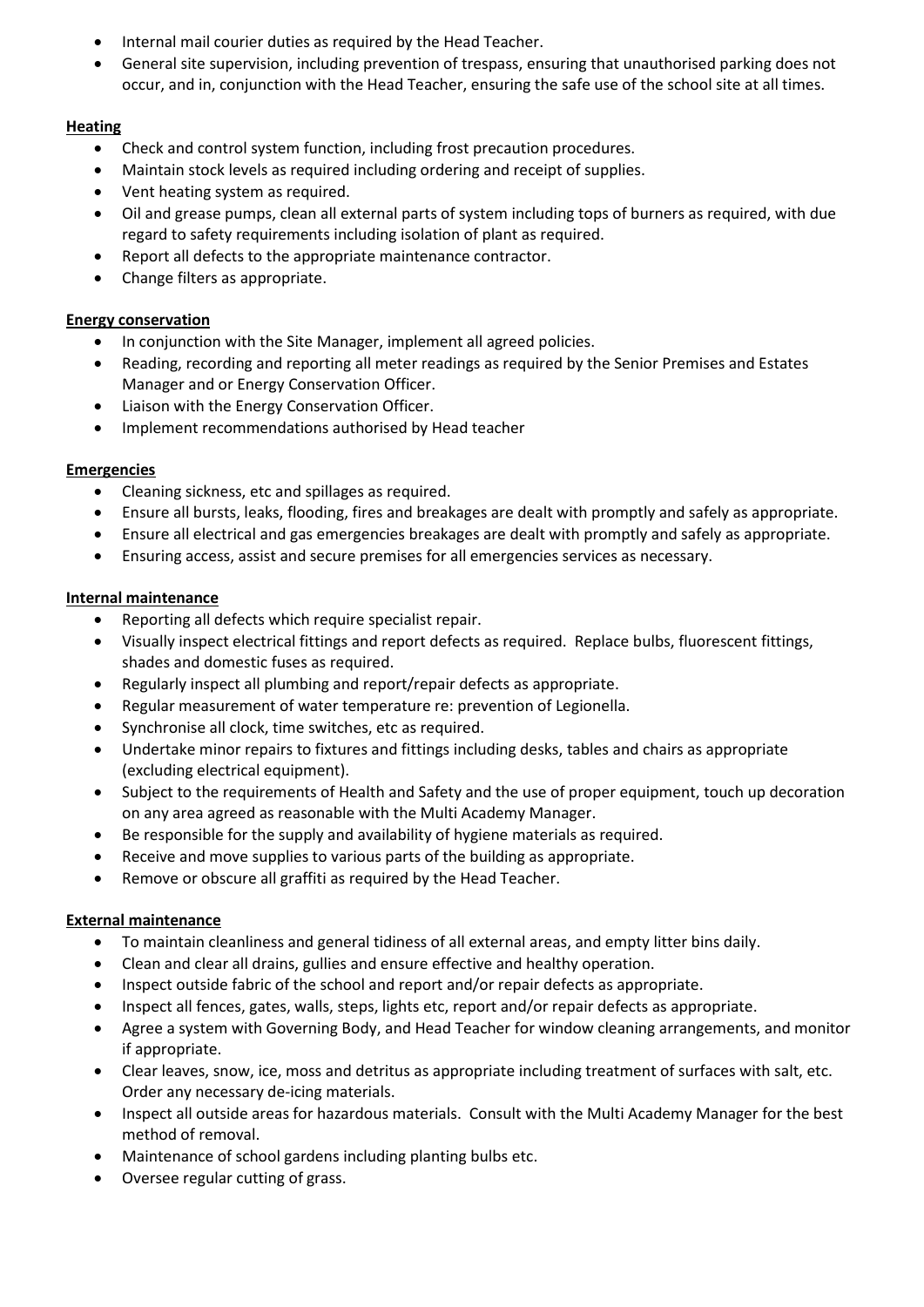## **School cleaning**

- Where cleaning is undertaken by direct labour or contractor, ensure that the school is cleaned to the agreed specification. Report any issues to the Head Teacher.
- In accordance with the schedule laid down, check regularly that the barrier matting is serviceable and that routine maintenance (dust bags, filters, etc) of buffers, sprayers, etc is undertaken.
- On direction from the Site Manager, ensure that any temporary departure from the standard cleaning specification is carried out effectively within the approved budget (major school activities, inclement weather problems, emergencies, building works, etc).
- In areas where the Assistant Site Manager undertakes a proportion of cleaning, undertake the cleaning of those areas as directed by the Site Manager.
- Daily disinfection of water fountains.

## **To contribute as an effective and collaborative member of the School Team**

- To participate in training to be able to demonstrate competence.
- To participate in first aid training as required.
- Participating in the on-going development, implementation and monitoring of the service plans.
- Championing the professional integrity of the school.
- Supporting Customer Focus, Best Value and electronic management of processes.
- Actively sharing feedback on school policies and interventions

#### Safeguarding commitment

STEP Academy Trust is committed to safeguarding and promoting the welfare of children and young people and expects all staff and volunteers to share this commitment. An enhanced DBS check is required for this post.

#### Personal Development

Maintain a commitment to your own professional development. Be aware of changing employment legislation, new developments and innovations through the use of publications, internet and other resources. Stay informed about relevant changes and emerging themes within the sector.

## Commitment to Equality and anti-racism

STEP Academy Trust has a strong commitment to achieving equality of opportunity in its services to the community and in the employment of people. It expects all employeesto understand, comply with and to promote its policies in their own work, to undertake any appropriate training and to challenge racism, prejudice and discrimination.

## Commitment to Diversity

Take individual and collective professional responsibility for championing the Trust's anti-racism agenda and proactively implementing initiatives which secure equality of access and outcomes. Also to commit to continually developing personal understanding of diversity.

## Green Statement

Seek opportunities for contributing to sustainable development of the Trust, in accordance with the Trust's Green Commitment. In particular, demonstrate good environmental practice such as energy efficiency, use of sustainable materials, sustainable transport, recycling and waste reduction.

#### Data Protection

To be aware of the Trust's responsibilities under the Data Protection Act 2018 and GDPR and ensure compliance.

#### Confidentiality

You are expected to treat all information acquired through your employment, both formally and informally, in strict confidence.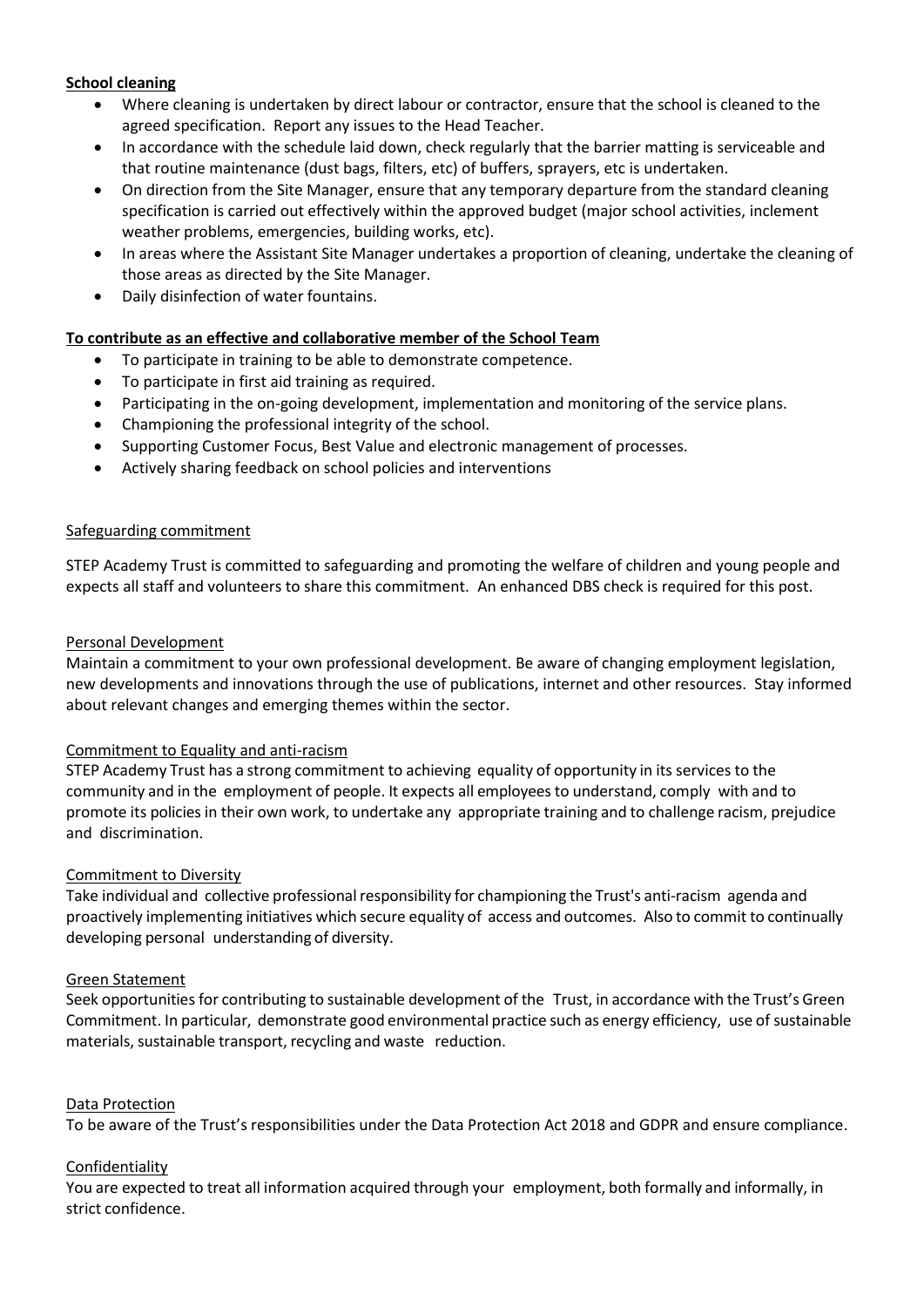#### **Health & Safety**

Every employee is responsible for their own Health & Safety, as well as that of colleagues, service users and the public. Employees should co-operate with management, follow established systems of work, use protective equipment where necessary and report defectives and hazards to management.

The post holder may be required to perform other than these duties given in the job description. The particular duties and responsibilities attached to posts may vary from time to time without changing the general character of the duties or the level of responsibility. The job description is not a comprehensive statement of duties but sets out the main expectations of the Trust.